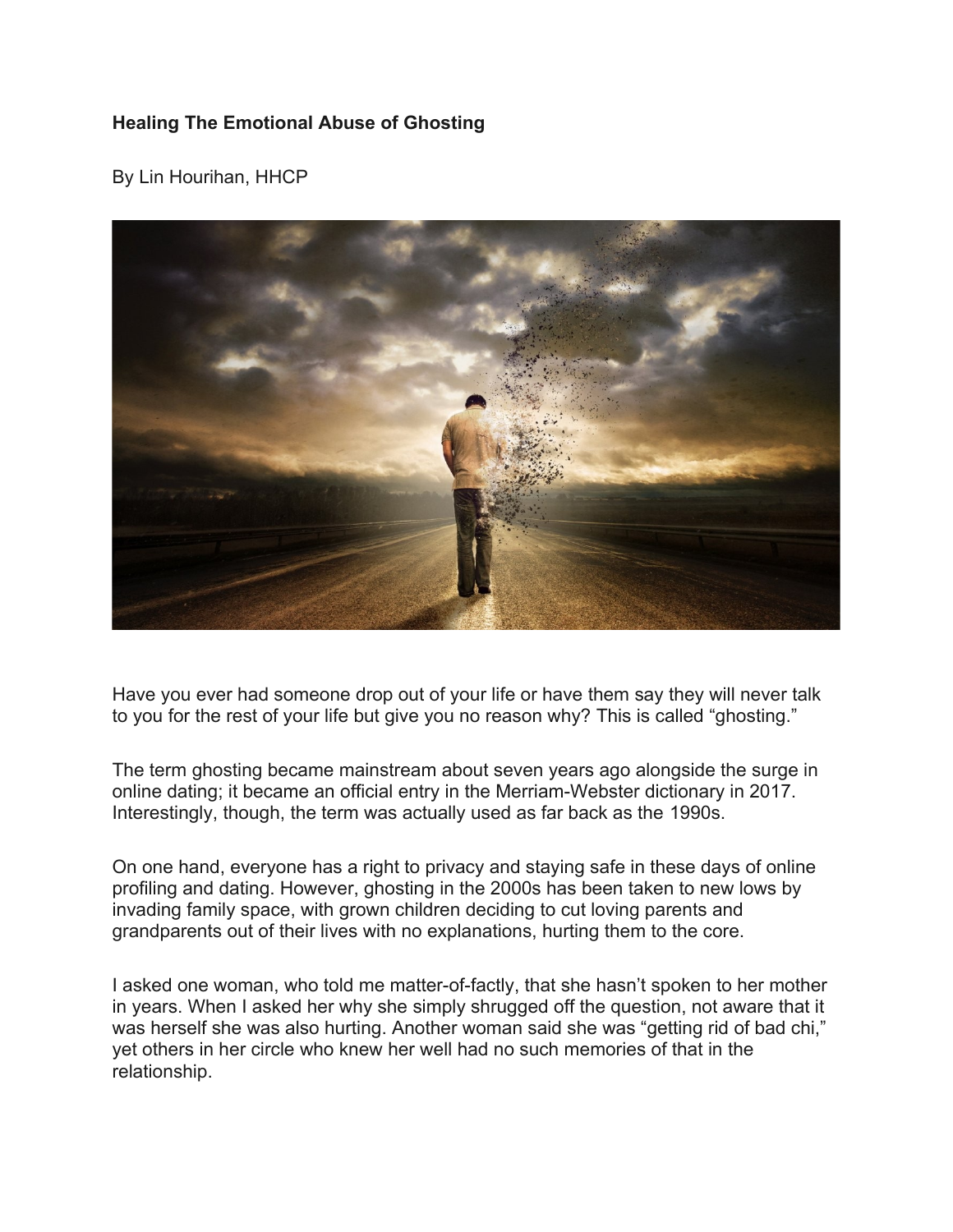There are sad stories of grandparents who lost an adult grandchild to ghosting. One of the grandparents who had been ghosted confided in me that the ghosting adult grandchild was not to be allowed to attend his funeral since his hurt was so deep.

### **Passive-Aggressive Narcissism**

Ghosting is a passive-aggressive form of emotional abuse, a type of silent treatment or stonewalling behavior and emotional cruelty that may be especially hurtful to those on the receiving end, causing feelings of ostracism and rejection.

According to *Psychology Today*, "People who ghost are primarily focused on avoiding their own emotional discomfort, and they aren't thinking about how it makes the other person feel… Ghosting is one of the cruelest forms of torture dating can serve up."

The lack of mutual social connections for people who meet online also means there are fewer social consequences of dropping out of another's life. The more it happens, either to themselves or their friends, the more people become desensitized to it, and the more likely they are to do it to someone else.

The dawning of social media has spawned a growing social awkwardness. In some cases, with the breakdown of communication it has become easier not dealing with people face-to-face. Why talk when you can text? Why say whole words when you can shorten to a few letters? Why have the need to communicate at all?

Intentional brokenness and heartless depravity are part of the ghosting craze feeding the frenzy of hurt feelings these days, even in immediate families. We see lack of empathy all around us: in relationships, social settings, politics.

Ghosting does not only occur in dating. It is also emotionally painful in mother/daughter, father/son, grandparent/grandchild, and sibling relationships. It happens in human relationships when people decide to give up on each other void of empathy and ordinary care.

There is an inherent ambiguity in ghosting — the person being ghosted does not know whether they are being rejected for something they or somebody else did, whether the person doing it is ashamed or does not know how to break up, or is scared of hurting the other's feelings. Ghosts decide to remove themselves without explanation from what they determine to be the end of the relationship.

#### **Ghosts Lack Self-Esteem**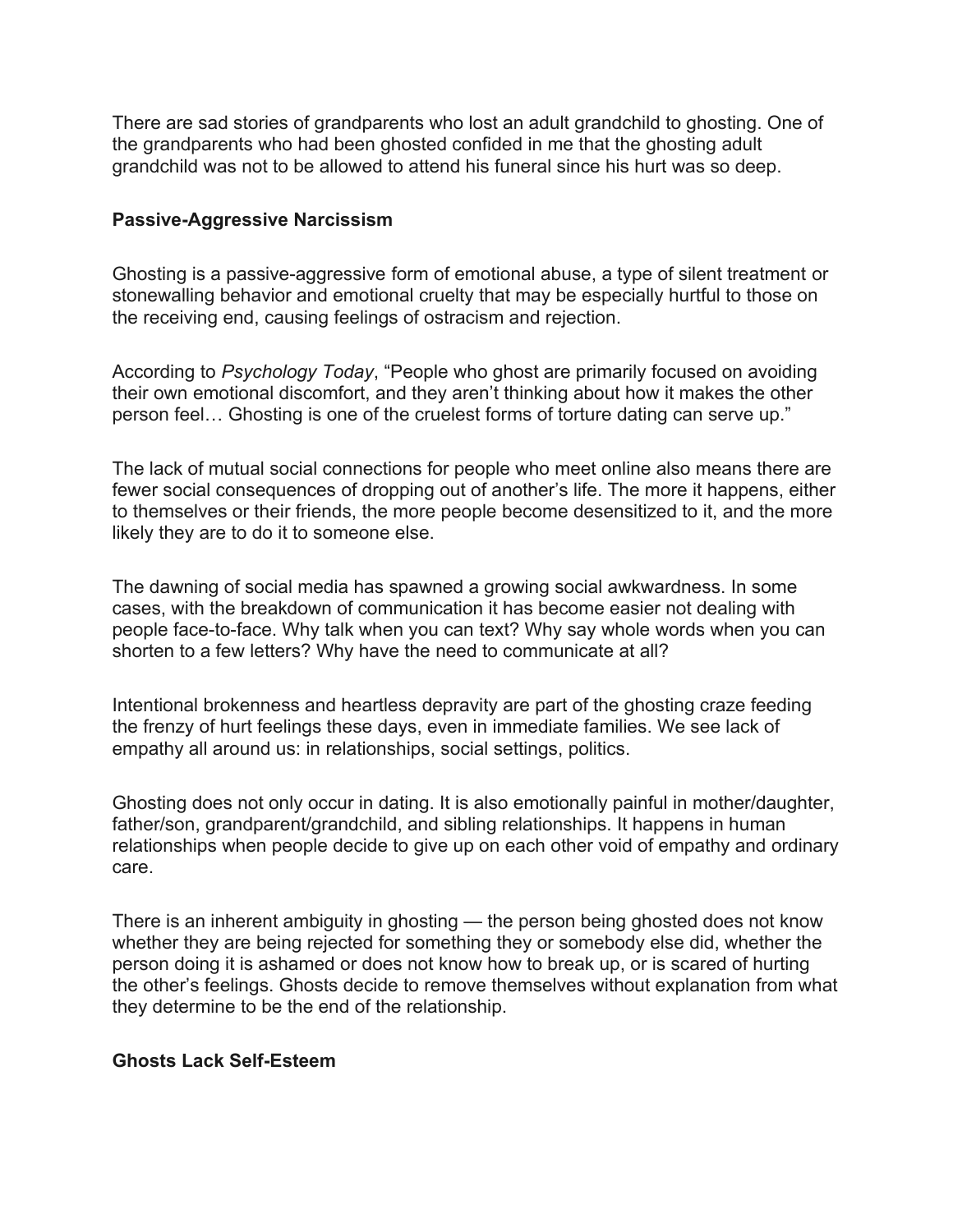The problem with this action is that they also harm themselves in the process. It is a show of lack of positive self-esteem at the root of such ghosts, bringing much more dysfunction to his or herself, and having to maintain a constant mental state of fight or flight to always be on guard.

This is not normal. Just because it has become more common place these days, does not mean it is more normal. It is a dysfunctional, mental crutch, of which fear is the motivating force.

Ghosts will tell you that they do not want to be around what they perceive as negative energy anymore. The problem with this self-delusion is they must then live in a pretend reality that the other does not exist, when in actual reality, they do.

Ghosting is different from coming to a mutual understanding of the end of a relationship person-to-person, especially to a family member you no longer want in your life. The key here is communication.

Sometimes relationships do not work out. That is life. There are valid reasons for walking away from relationships that are not working, particularly ones that may include violence, extortion, or jeopardy to your safety. The healthy way to handle the end of a non-violent relationship is with mutual communication, however difficult.

## **Can The Ghost Be Healed?**

Can we ever go back and fix the relationships we broke by our walking away through lack of empathy?

Ghosts tend to have tunnel vision, choosing to only see or remember the parts of their lives where they keep up a constant drum beat of the offences, arguments, or one major eruption by which they felt slighted or injured. They keep its beat as close as the beat of their heart, hardening their hearts with every dysfunctional memory.

Some ghosts do not want to heal. Their pride and ego means more to them than the relationship. There is a mantra in the holistic healthcare and energy worker field: "Are you ready, willing and able to heal?"

It is up to the ghost whether or not they want to heal. No one will heal if they do not want to. A relationship requires both parties being ready, willing and able to heal. If both parties want to heal, relationship healing can take place.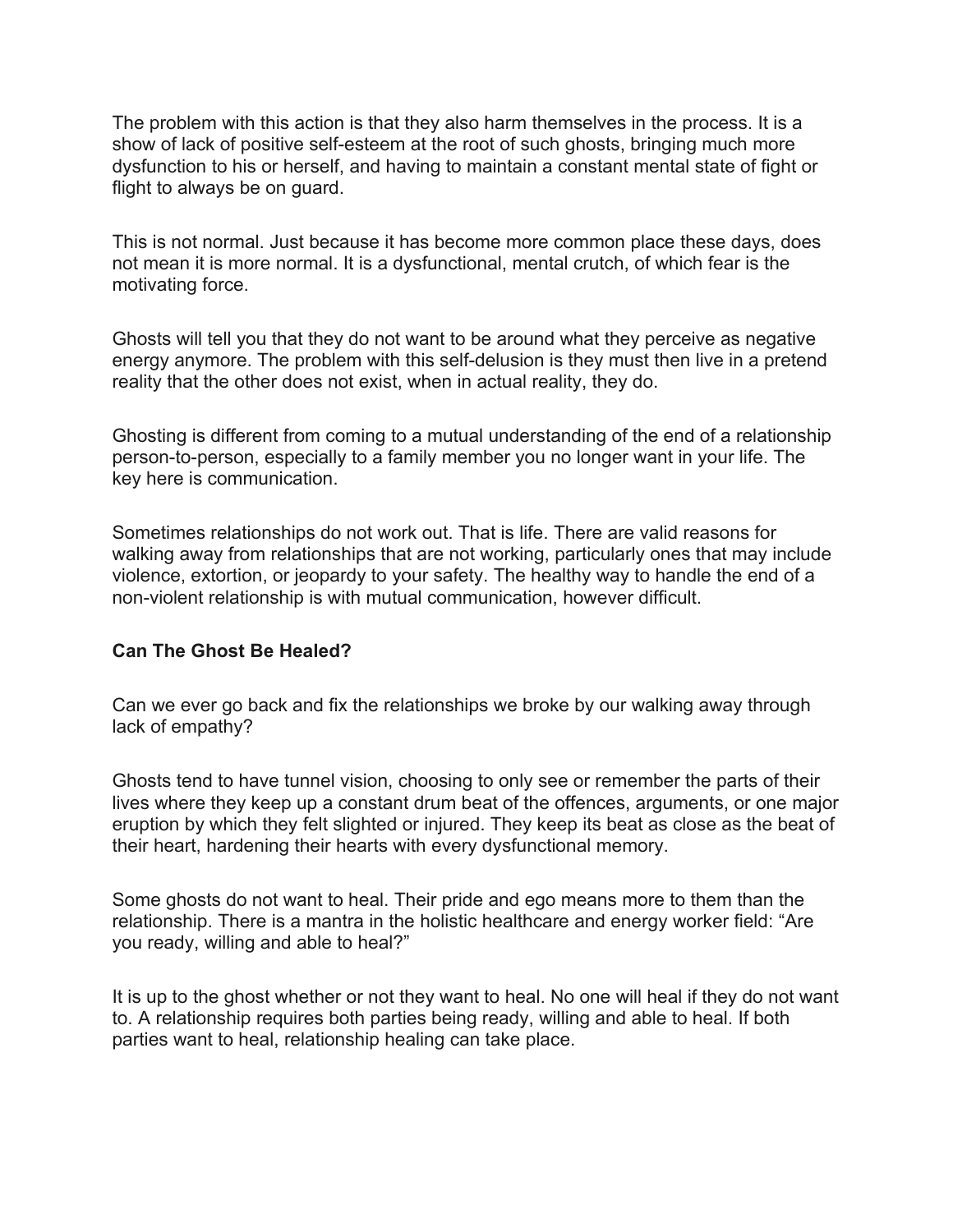Reconciliation is always possible as long as both people are still living. Life is too short to continue ghosting. It takes self-correction, forgiveness of self and others, and the magnanimity of spirit to be empathetic rather than cruel.

*Lin Hourihan is:*

*Current Member of the British Complementary Medicine Association Current Member of the Americas Association of New Paradigm Multi-Dimensional Transformation (NPMDT)*

*Usui Shiki Ryoho Reiki Master since 2003 Usui Shiki Ryoho Reiki Master Teacher since 2005*

*NPMDT Basic Master since 2003 NPMDT Master Teacher at the International School of Esoteric Sciences since 2005*

*International Holistic Health Counselor/Practitioner, graduate of the American Institute of Holistic Health And Wellness since 2003* 

*Universal Life Church Minister since 2003-2014, and 2016-present Master of Chaplaincy Studies, serving 45 hours at Harrington Hospital Doctor of Spiritual Awareness Doctor of Universal Order*

*2002 Graduate of DoveStar Institute School of Holistic Technology*

*Former owner of The Massage Clinic in Stratford, Milford, Orange, and West Haven, CT 2003-2011*

*Author of the worldwide blog: [www.lindahourihan.wordpress.com](http://www.lindahourihan.wordpress.com/) with over 112, 779 views in 203 countries, territories, and protectorates since 2012 Author of MYSTERY OF THE STURBRIDGE KEYS, in second printing Author of VIRTUE OF VIRTUES, in second printing*

## *UPCOMING NPMDT WORKSHOPS HELP AWAKEN PEOPLE TO THEIR OWN I AM PRESENCE:*

*Prices include humanitarian donations made to the schools for girls in Cambodia, Senegal, and Madagascar to help alleviate the sex slave and human servitude trafficking. Check out: <https://www.new-paradigm-mdt.org/category/projects/>.*